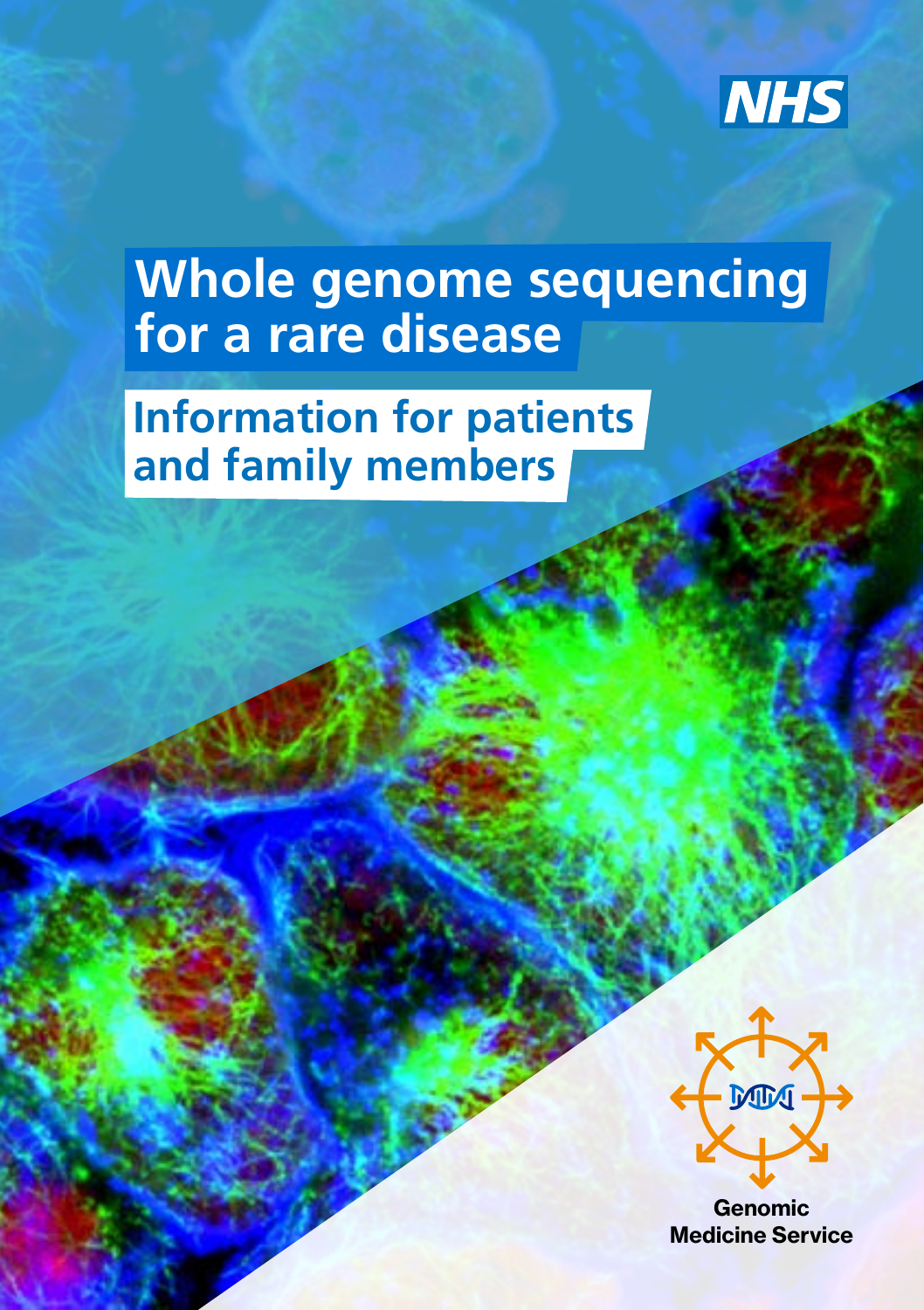**This booklet is for patients and their family members who may be offered a whole genome sequencing test for diagnosis of a rare or inherited condition.** 

Through the NHS Genomic Medicine Service, whole genome sequencing is now available for certain conditions where the scientific evidence shows it can help improve patient care.

Your healthcare professional will provide further information and you will be able to ask questions before you decide whether to have this test.



#### **What is your genome? Your genome is the information needed to build the human body and keep it healthy.**

It is written in a chemical code called DNA. Your genome is made up of thousands of short sequences of DNA. These are called genes. Your genome is found inside all the cells in your body.

Many conditions are caused by changes in your genes. Some of these changes may be inherited.

#### **What can a whole genome sequencing test tell you?**

Unlike other genetic tests that only look at a few genes, whole genome sequencing looks at all your genes in one go. Even though this test looks at your whole genome, it is focused on changes in genes related to your condition; it is not looking for changes in genes that cause other conditions. The result of this test may help to:

- diagnose your condition
- suggest appropriate treatment options
- tell you if you have an increased chance of developing a condition
- tell you whether your condition could be inherited, which means other members of your family may have it, or that it could be passed on to your children. In this case other relatives may be offered testing.

Your healthcare professional will discuss this with you in more detail.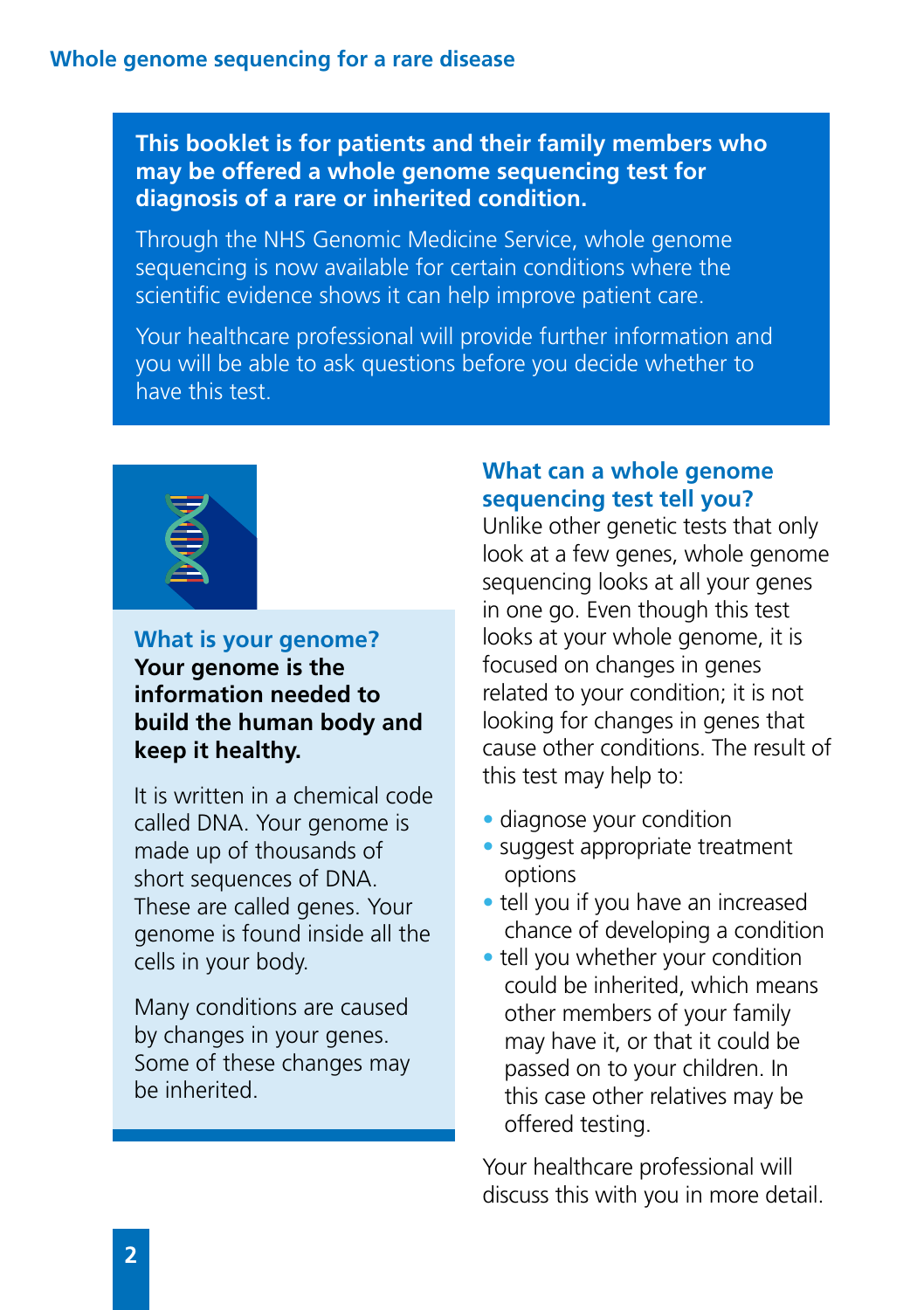

### **What happens in a whole genome sequencing test?**

Your healthcare professional will explain the test and what will happen in more detail. Most patients will go through the following stages:

#### **1. Referral**

You will be referred to a healthcare professional who will find out more about your symptoms or condition, and take details of your family history to find out if any other relatives have a similar condition.

If whole genome sequencing is recommended, your healthcare professional will talk you through the test and what the results might show. You will have the opportunity to discuss the test and ask any questions that you or your family members might have.

If you decide not to have a whole genome sequencing test you will continue to receive the best possible care and support from healthcare professionals.

#### **The whole genome sequencing test**

The whole genome sequencing test is usually carried out on a sample of your blood, which is sent to a genomic testing laboratory to be analysed.

Testing the genome is complicated. We all carry changes in our genes that are harmless and have no impact on our health. It is often useful to compare your genes with other family members. This can help tell the difference between changes that do cause problems and those that are harmless. This means that in some situations, and often when testing children, we may need to take blood from other family members to help distinguish the harmless changes that run in families from changes that may be causing the condition.

In this case your healthcare professional will explain which family members should be tested and why.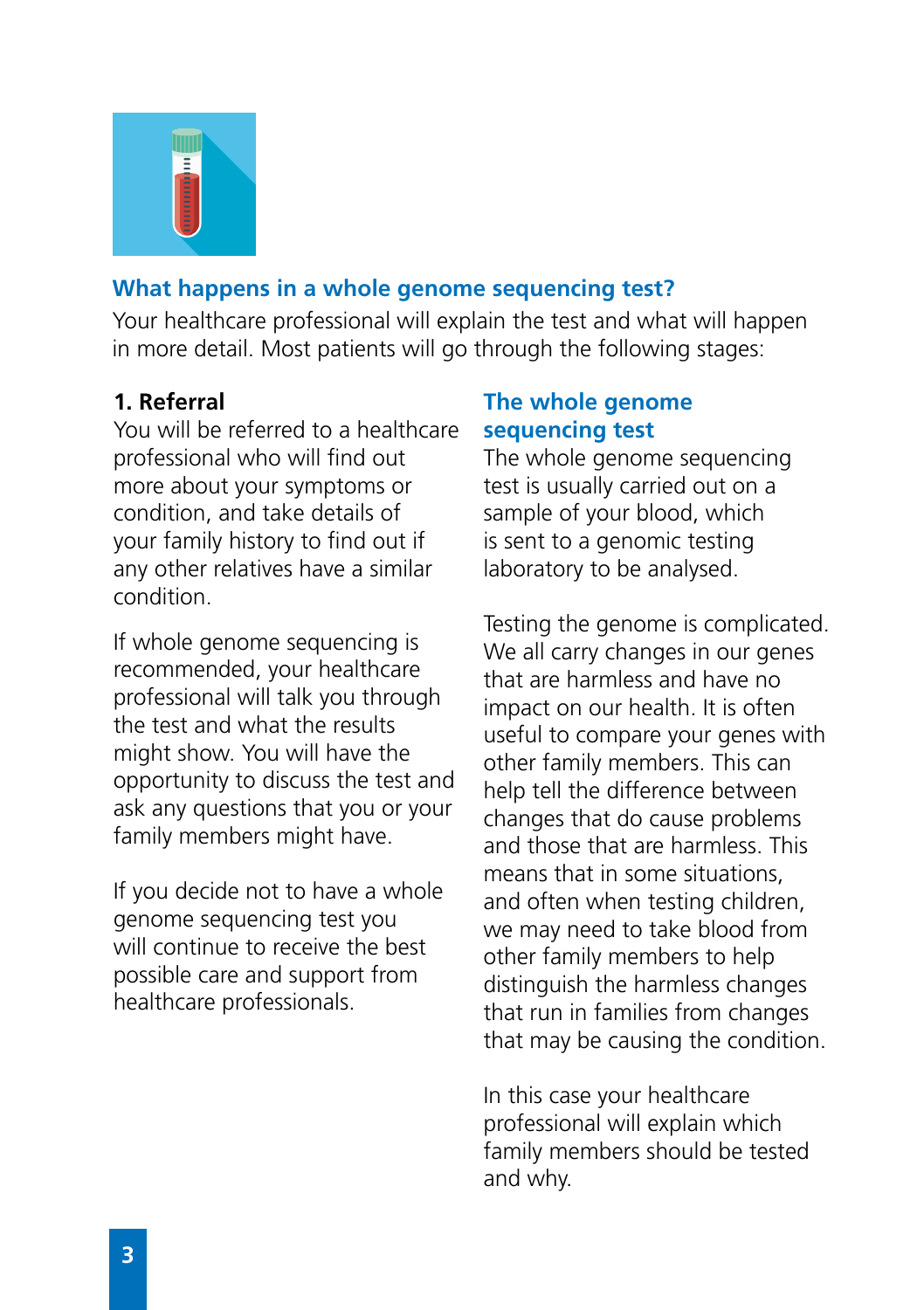

#### **2. Results**

This is a complex test and the results will take several weeks, and may or may not find the cause of the condition. Your doctor may refer you to a Clinical Geneticist or Genetic Counsellor for further information and support.

#### **Getting your results**

Once your sample has been taken it will be analysed and the results will be sent to your healthcare professional who will discuss these with you.

The whole genome sequencing test result may:

- Show a change which explains your condition - this might affect your treatment. It may also show whether other family members are at risk of developing the condition.
- Show a change which could explain your condition, but more tests are needed before we can be sure - this might

mean testing other family members or comparing your genome changes with other patients who may have a similar condition.

- Show a change in your genes that we don't understand.
- Not find the cause of your condition.
- Show an unexpected change in your genome not related to your condition that may also affect the health of you or family members.

We are still learning about what some DNA changes mean, particularly some that are found more rarely. Your doctor may therefore discuss some changes found by the test that we don't yet fully understand but which may have implications for you and/or family members in the future.

Your healthcare professional will discuss this with you in more detail if it occurs.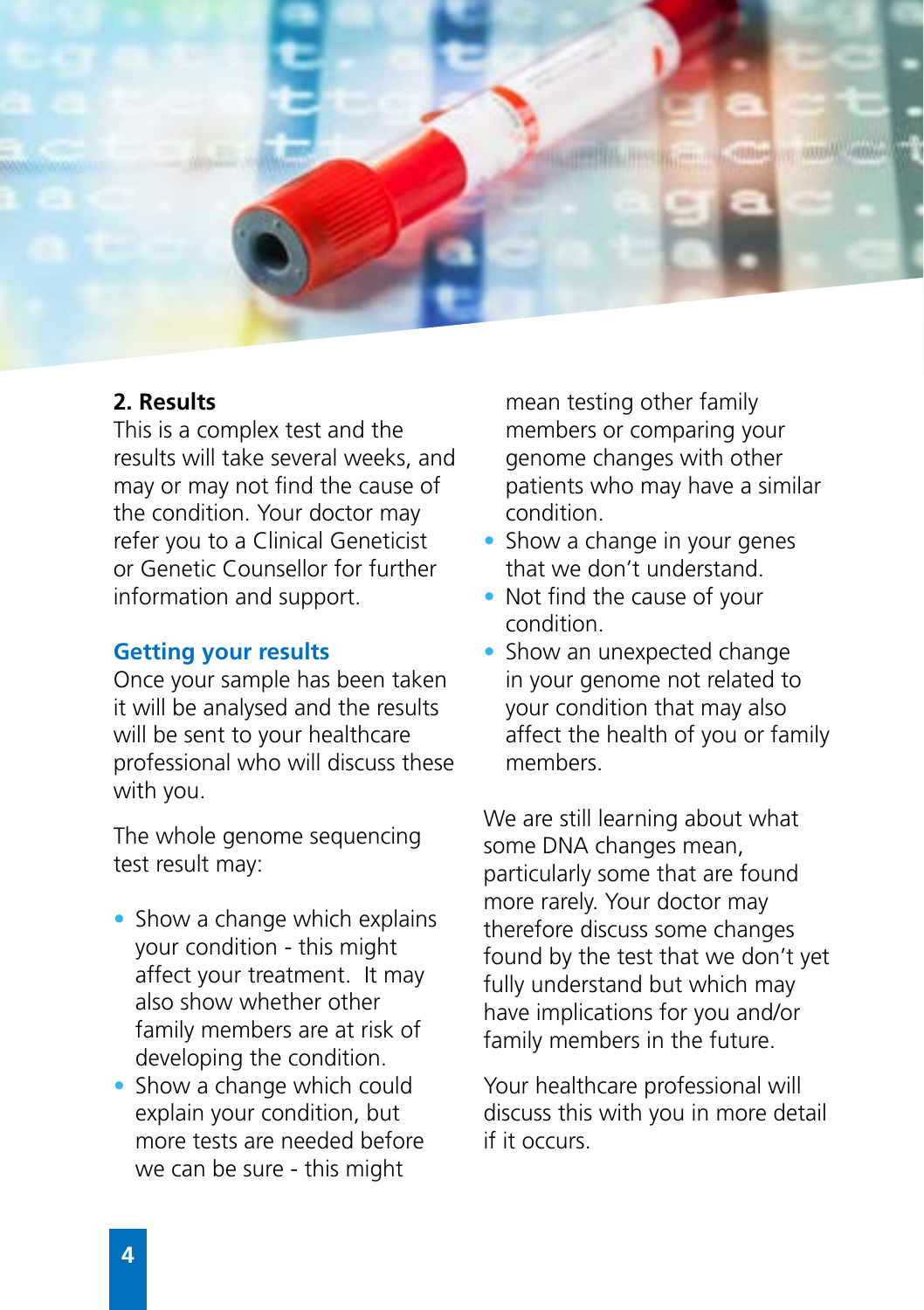

#### **Genomic data and data protection**

**All data is kept securely and confidentially**. Your data is used in line with UK law and NHS policy. More information can be found at **www.england.nhs.uk/ contact-us/privacy-notice**

The data from your genomic test is entered into a secure national database for the NHS Genomic Medicine Service. This system will store data about your test and the results, only staff with approved access can see your data.

When applying for an insurance policy, insurance companies may ask you to provide medical information about you and your family. The information that you need to share with an insurance company is regulated by a voluntary government code called the Code on Genetic Testing and Insurance: **www.gov.uk/ government/publications/ code-on-genetic-testing-andinsurance**

#### **Data use for insurance purposes**

Insurance companies will not be given access to information about any predictive genetic test that you have had without your explicit consent.